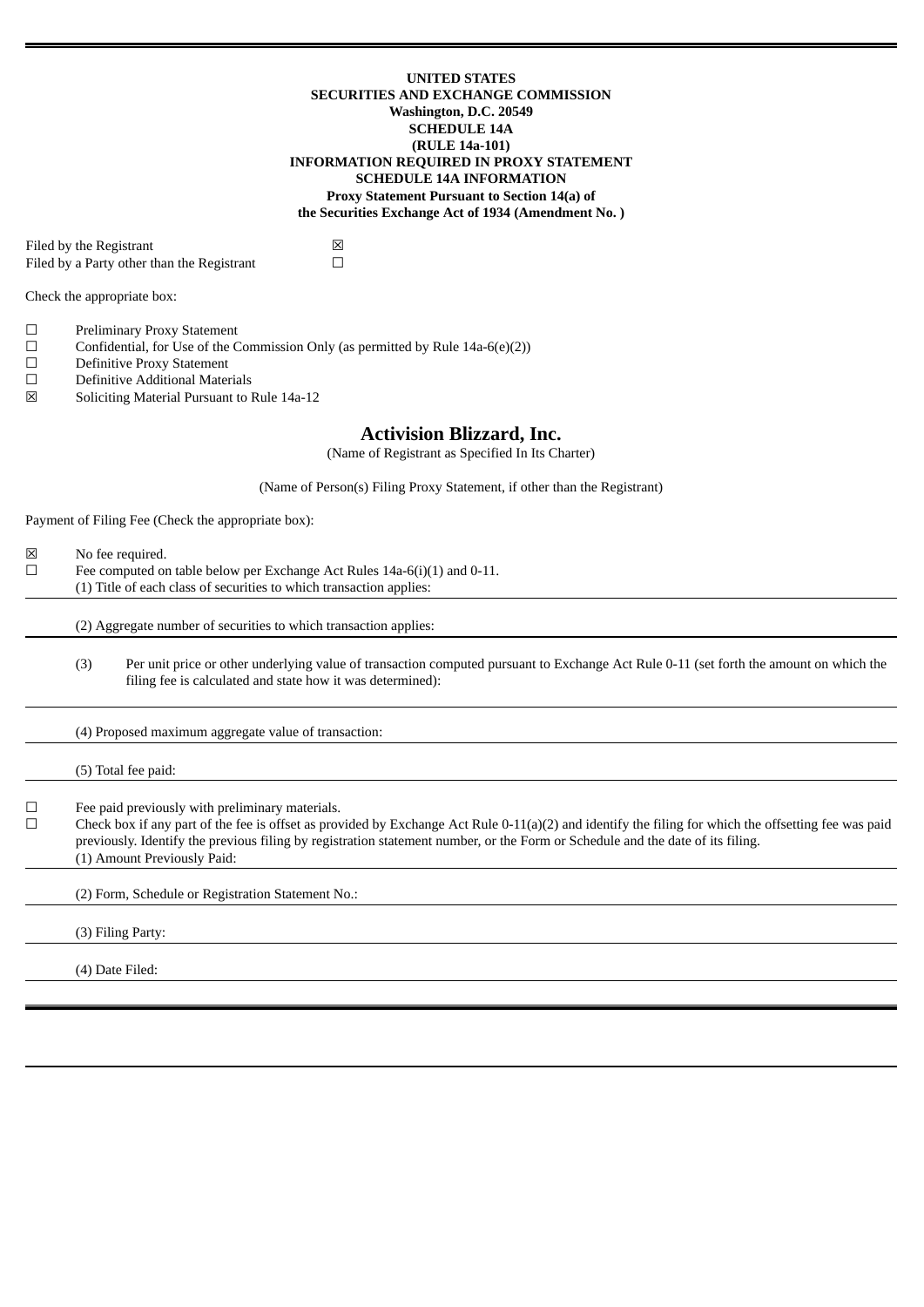## **Answering Your Questions**

## **Overview of Contents**

- **Rationale**
- What this means for employees
- Partnerships, platforms, and pipeline
- · Culture
- Path to close / Integration
- · External communications

*If you have any additional questions, please reach out to your HR representative.*

## Rationale

- 1. Why is Microsoft acquiring Activision Blizzard?
	- · Activision Blizzard and Microsoft are two strong brands that have endured and thrived in a competitive marketplace for decades. They know each other well and have a great deal of respect for each other.
	- · Together, Activision Blizzard and Microsoft will help shape the future of interactive entertainment and drive engagement with some of the most popular games on one of the world's premier networks of platforms and devices.
	- · Microsoft recognizes and values the depth of talent and expertise at Activision Blizzard. This accomplished team and creative DNA, along with Activision Blizzard's library of premium games, combined with Microsoft's technological, distribution, and cloud capabilities will create a foundation for the combined company to continue to succeed in an increasingly competitive marketplace and rapidly evolving industry landscape including legacy and new players seeking market share.
	- This is beneficial for our gaming community. The combination of Microsoft and Activision Blizzard gives players more choice to play the games they want, anywhere. Microsoft intends to offer as many Activision Blizzard games as it can within Game Pass, which should expand reach and engagement.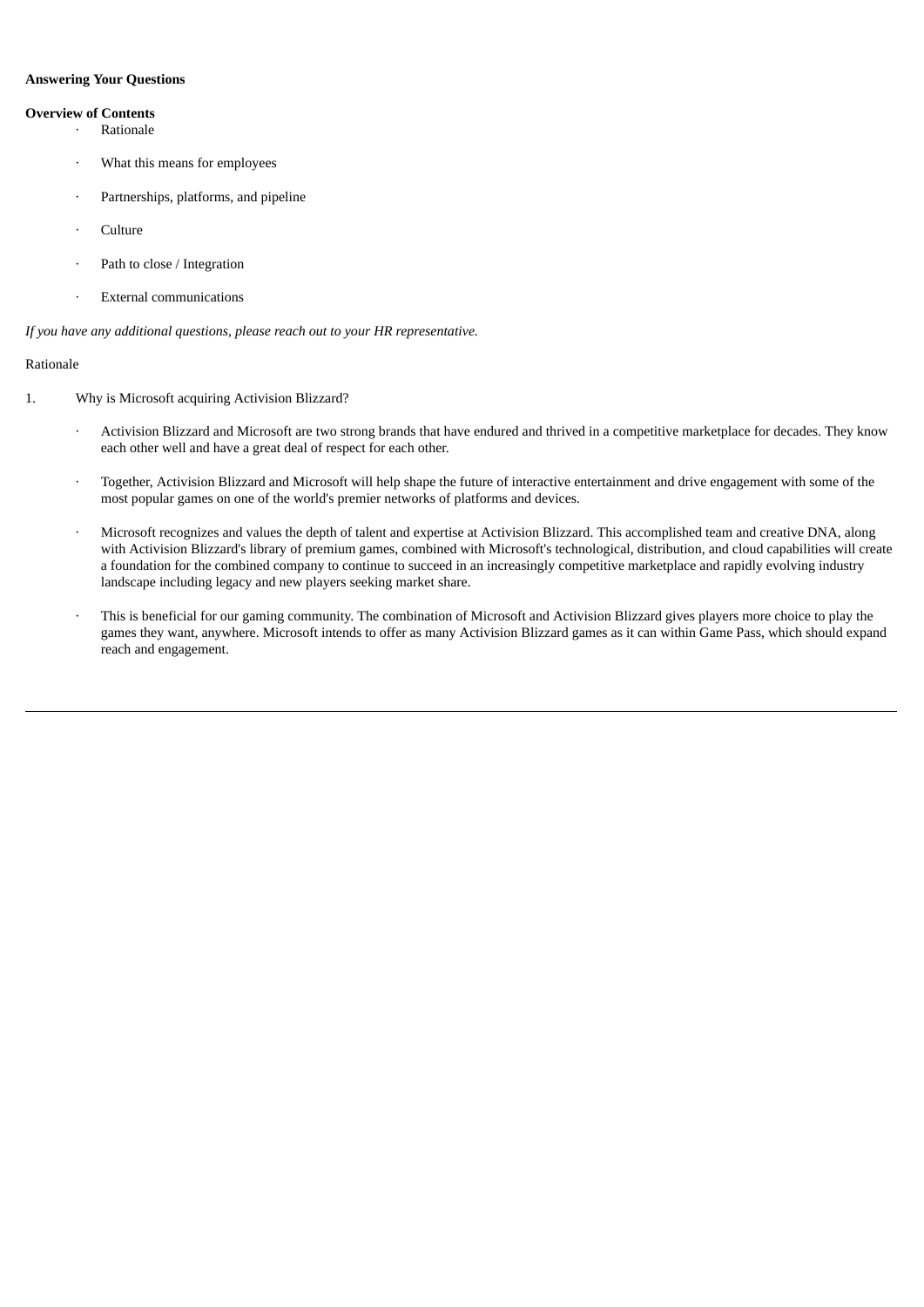- 2. Why is Activision Blizzard entering into the transaction now?
	- This is the right transaction, with the right buyer, at the right time.
	- The entertainment landscape is hitting an inflection point that will benefit companies that evolve in order for them to remain relevant and competitive. Bobby and the Board of Directors unanimously agreed this is an exciting opportunity for Activision Blizzard and its shareholders.
	- · Together, Activision Blizzard and Microsoft will drive innovation, creativity, and advancement in the industry and create another competitive force in the metaverse.

What this means for employees

- 3. How will this transaction impact my day-to-day responsibilities?
	- · Until transaction close, which we expect to be in Microsoft's fiscal year ending June 2023, it remains business as usual and both companies will continue to operate independently.
	- · Following closing we do not anticipate a lot of changes in jobs. Both companies are committed to empowering the teams to do what they love in a culture that prioritizes inclusion.
	- · Activision Blizzard and Microsoft are committed to empowering the teams to do what they love in a culture that prioritizes inclusion--a culture where everyone is invited to play. Enabling teams to do their best work and create games to reach the biggest audience possible is a win for everyone.
- 4. Will there be layoffs as a result of this transaction?
	- · Microsoft has made it clear that they want to preserve and grow the value that Activision Blizzard brings, and that includes the talented team at Activision Blizzard.
	- · We anticipate Microsoft's diversified operation will create meaningful opportunities for Activision Blizzard employees and will provide Activision Blizzard with access to additional world-class developer talent who will collaborate with you, our existing, incredible talent.
- 5. Can I apply to other roles in Activision Blizzard and/or Microsoft?
	- · Until the deal closes, anyone applying to Microsoft would be considered an external candidate.
- 6. Will this affect my pay, pensions or benefits, including vacation? Will my compensation / benefits change when I become a Microsoft employee?
	- We expect to continue with our current programs through closing. We are still working to finalize the specifics of the future organization and will provide updates as we are able.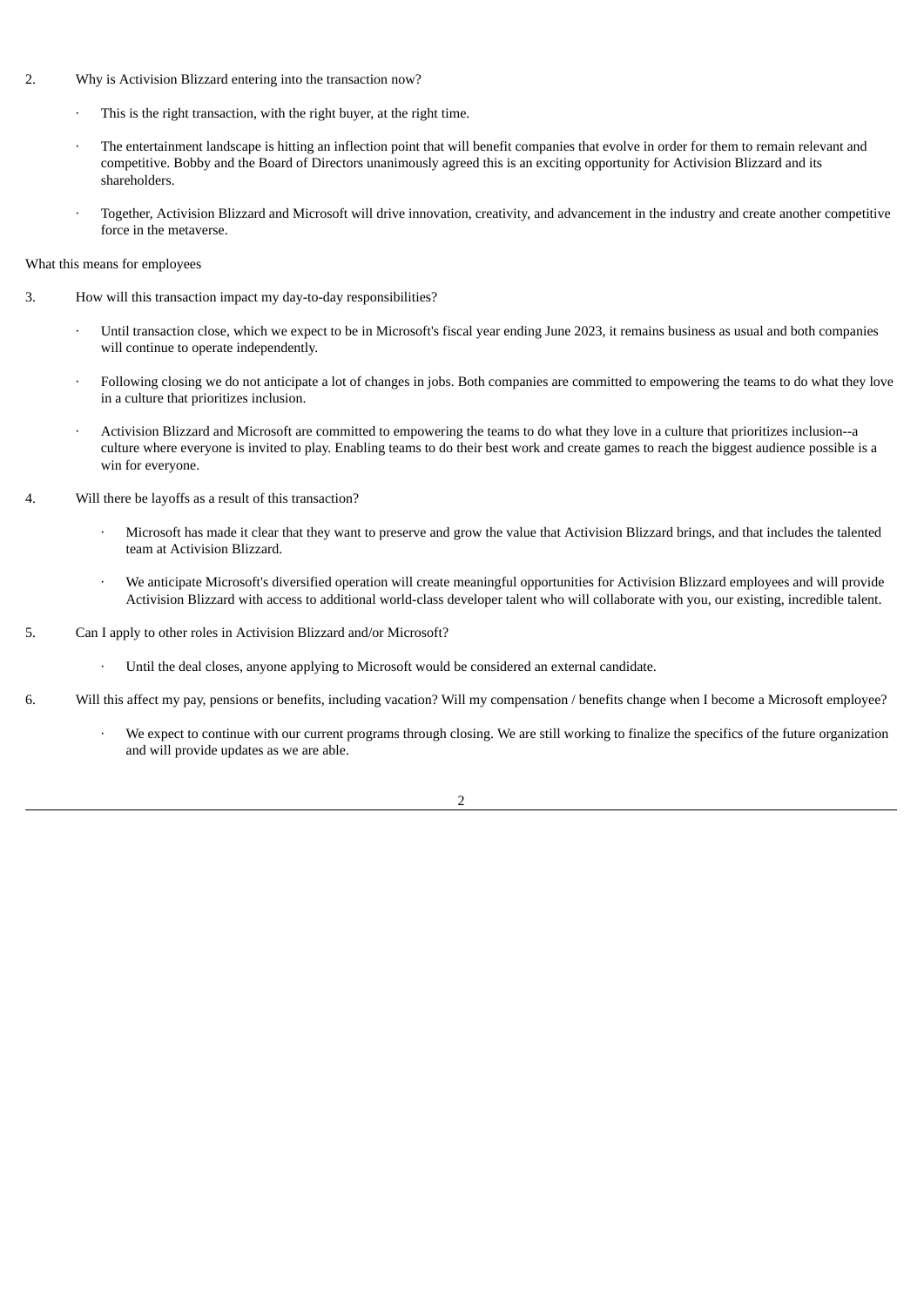- 7. What will happen to my outstanding equity awards? Will they be converted to Microsoft shares?
	- Please see our public filings on this matter including the proxy statement, which will include a summary of the treatment of employee equity and will be filed in due course.
- 8. Will this impact the 2021 review process or performance / bonus in any way?
	- This news will not affect the 2021 review process, or performance and bonus processes.
- 9. How will this announcement impact promotions? Will promotions / salary increases still be given while the deal is in process?
	- · We do not anticipate that this news will affect promotions or planned salary increases before transaction close.
- 10. If I'm on a work visa, how does this impact the visa process?
	- · After transaction close, Microsoft will partner with you on your immigration needs, but generally speaking, we do not anticipate any impact on your work authorization, as you will continue to be employed by the same business entity.
- 11. Will Creative employees be given the same consideration, opportunities, and resources as they've had at Activision Blizzard? Is creativity valued at Microsoft?
	- · Microsoft recognizes and values the depth of talent and creative expertise at Activision Blizzard. In fact, Activision Blizzard's employees are a driving force behind the combination for Microsoft.
- 12. How will this impact remote work policies while we move towards close? Is Microsoft flexible about working from home or remote working?
	- Until transaction close it remains business as usual and we expect that Activision Blizzard's work from home policy will remain unchanged.
	- We are still working to finalize the specifics of the future organization and do not have more information at this time. However, we are committed to providing updates as we are able.
- 13. Will I need to relocate before the deal is closed? What about after the deal is closed?
	- · Until transaction close it remains business as usual with no relocations associated with the deal.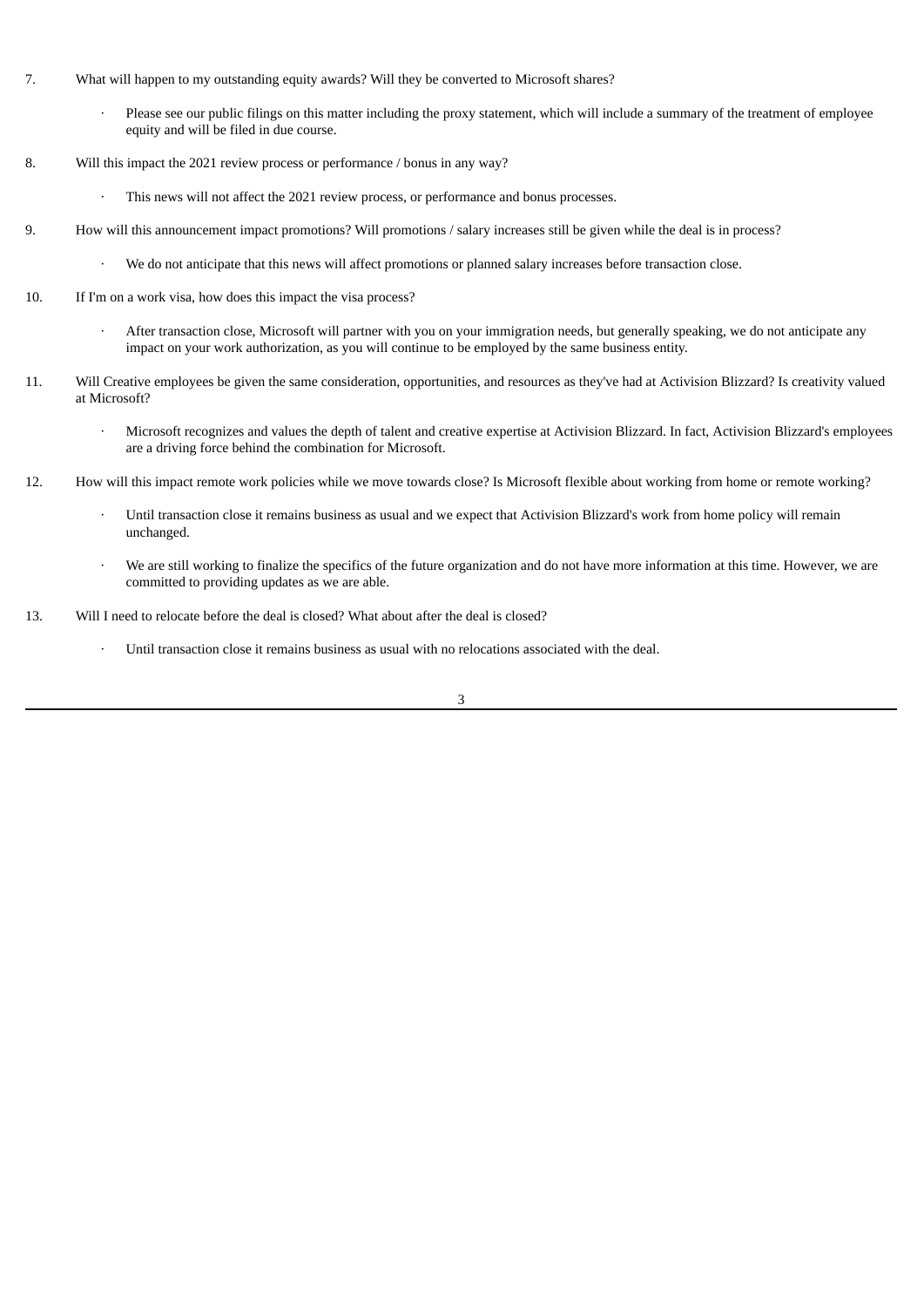### Partnerships, platforms, and pipeline

- 14. How does this transaction impact existing partner agreements (i.e., Sony, Google, Apple)? Will this change what we're able to offer our partners or how we structure our agreements?
	- We will honor all existing commitments post close. As with Microsoft's acquisition of Minecraft, we have no intent to remove any content from platforms where it exists today.
	- We would be open to discussions to enter into an agreement to confirm our intent when it is appropriate to do so.
- 15. Will Activision Blizzard begin to work with Microsoft partners?
	- · At this time, it remains business as usual, and we do not anticipate any changes to existing contracts or partnerships.
	- Players are at the center of everything we do at Activision Blizzard and Microsoft, and both teams will continue to provide great games and services to their players and partners.
	- We are still working to finalize the specifics of the future organization and will provide updates as we are able.
- 16. Does this mean Microsoft has to approve all business decisions at Activision Blizzard?
	- Until transaction close both companies will continue to operate independently.
- 17. What will the relationship between Xbox and Activision Blizzard be?
	- · Activision Blizzard's games exist on a variety of platforms today, and we plan to continue supporting those communities moving forward.
	- · The transaction is about increasing the availability of Activision Blizzard's content across more platforms. This is consistent with Microsoft's commitment to giving players more choice to play the games they want, anywhere.
- 18. How will this transaction affect our pipeline and existing games? How will current projects be affected by the transaction? After the deal closes, will we work on non-Activision Blizzard titles/products within Microsoft/Xbox/Bethesda?
	- · We do not anticipate that this news will affect the rollout of Activision Blizzard's current pipeline or existing games.
	- · Until close it remains business as usual and both companies will continue to operate independently. We are still working to finalize the specifics of the future organization. For now, we ask that you stay focused on your current responsibilities.
- 19. Will this acquisition increase Activision Blizzard's ability to create new products and focus on innovation?
	- · This transaction is predominantly about growth and Microsoft's diversified operation will create meaningful opportunities for future development and innovation.
	- This deal will combine Activision Blizzard's audience, IP, and iconic games with Microsoft's secure technology and platform to create a new company that can increase competition in the metaverse.

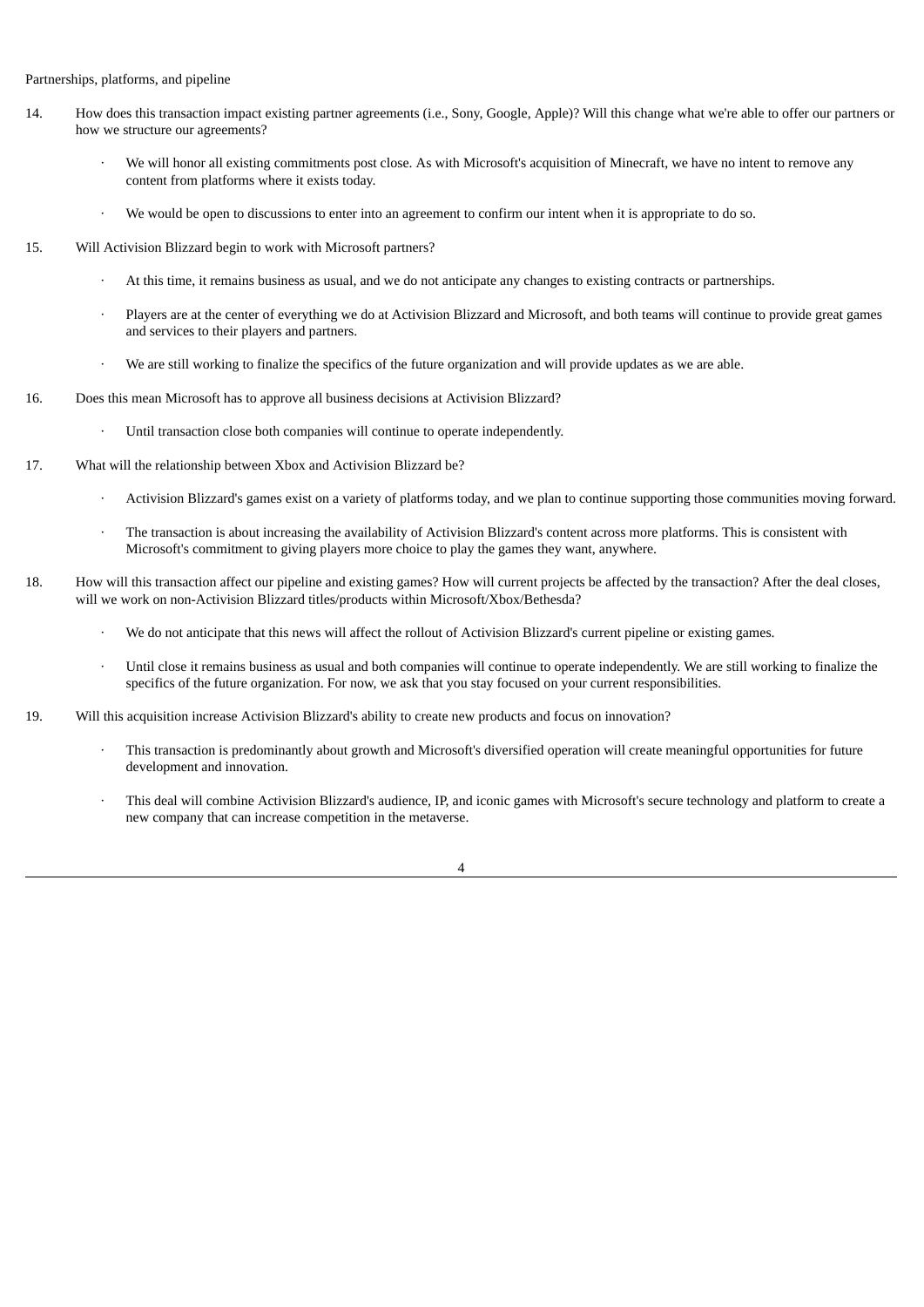## Culture

- 20. What is the culture like at Microsoft? What are their values? Are the cultures complementary?
	- Microsoft's values and culture are closely aligned with ours.
	- · Microsoft has long focused on creating an inclusive and diverse workplace culture that fosters creativity and innovation. The company's corporate values are founded on three pillars: respect, integrity, and accountability.
	- · Bobby intends for Activision Blizzard to be one of the world's most inclusive, respected, and respectful workplaces and he has made achieving this objective one of his top priorities for the near- and long-term. This transaction will not change that.
	- · Our leadership team has discussed the company's goals at length with Microsoft and they have reviewed the renewed culture commitment and actions we have done so far, and the efforts we've undertaken. Microsoft is supportive of the goals and the work being done.
- 21. Will Activision Blizzard's recently implemented policies (i.e., zero-tolerance policy, arbitration, the Board Workplace Responsibility Committee) be carried over to Microsoft? Will we continue to provide updates on data, ongoing transparency, hiring DEI leaders, etc.? What will Microsoft do to ensure a positive, safe workplace?
	- We don't anticipate the announcement will interrupt any of the actions Activision Blizzard's leadership team has implemented throughout 2021 and is continuing to implement in 2022 with regards to improving Activision Blizzard's workplace.
	- · We will leverage Microsoft's DEI initiatives/resources to support our commitment to creating a great workplace.
- 22. What is Microsoft's position on what has transpired at Activision Blizzard to-date?
	- · We are unable to speak on behalf of Microsoft. However, Activision Blizzard's leadership team has discussed the company's goals at length with Microsoft, and Microsoft has reviewed the renewed culture commitment and actions we have done so far, and the efforts they've undertaken. Microsoft is supportive of the goals and the work being done.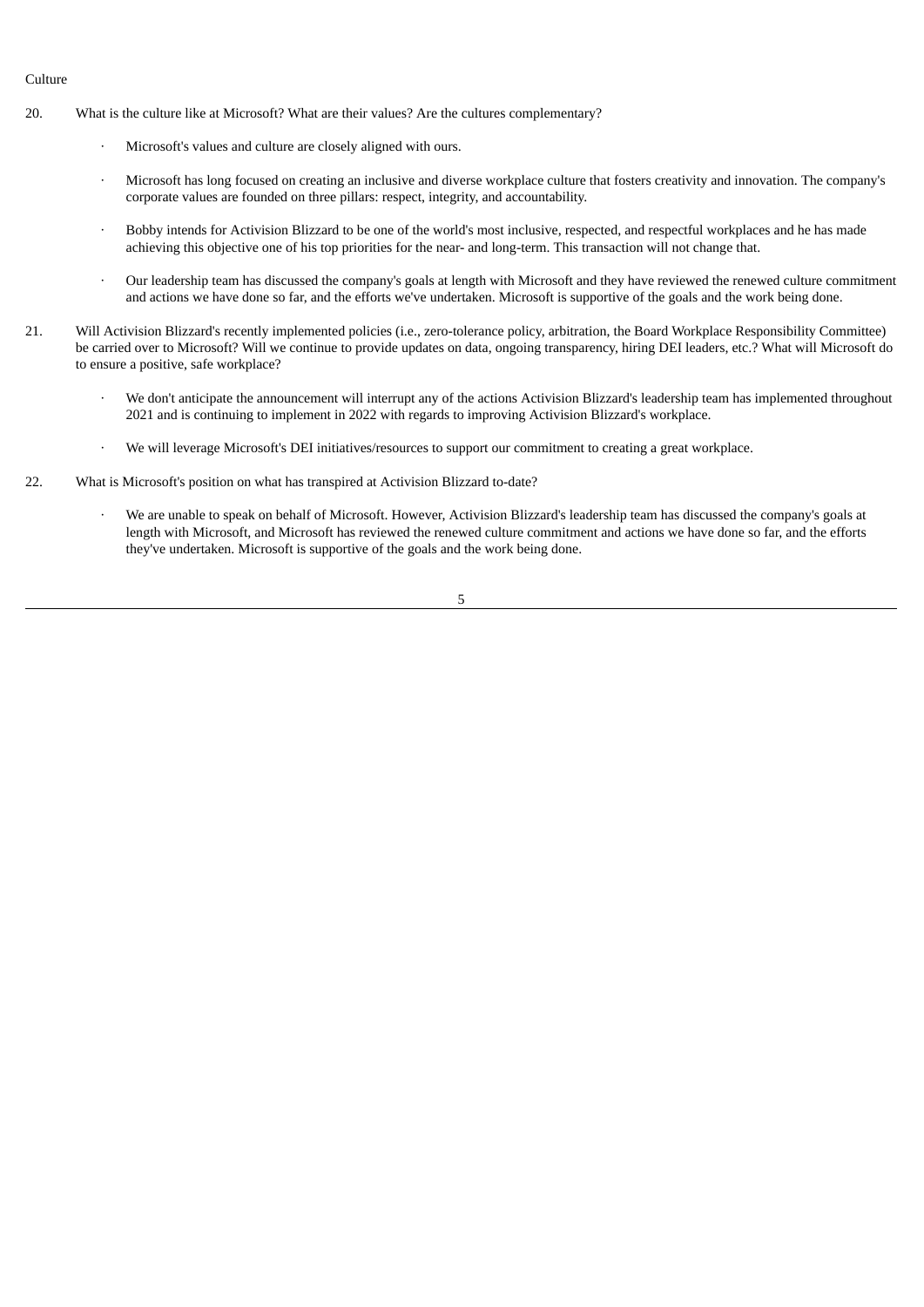- 23. I saw Microsoft is doing a third-party report based on its sexual harassment and gender discrimination policies. Can you share more?
	- · Microsoft has also recently implemented a process to review the effectiveness of its sexual harassment and gender discrimination policies and practices. The company is committed to learning from the review so it can continue to improve employee experiences.
- 24. Will the proposed EEO Coordinator and third-party equal employment opportunity consultant continue post-acquisition? What is Activision Blizzard's agreement with EEOC in light of the acquisition?
	- These proposals by Activision Blizzard and the EEOC are pending confirmation by the court to which the consent decree has been submitted. We will continue to work with the EEOC to secure approval of the settlement that will drive best-in-class policies and procedures and secure a claims fund for eligible Activision Blizzard employees.

#### Path to close / Integration

- 25. What are the next steps? When is the transaction expected to close and when will integration efforts begin?
	- The transaction is expected to close in Microsoft's fiscal year ending in June 2023 subject to approval by Activision Blizzard 's shareholders, including many of you, and the satisfaction of customary regulatory approvals and other customary closing conditions.
	- We are at the beginning of a comprehensive integration planning process to help finalize the specifics of the future organization. While we do not have additional information at this time, we are committed to providing updates as we are able and providing a smooth transition for employees, gamers, and business partners.
- 26. Will Bobby remain CEO of Activision Blizzard under Microsoft?
	- · Bobby will continue to serve as CEO of Activision Blizzard, and he and his team will maintain their focus on driving the company's culture change and accelerating business growth until closing. Once the deal closes, the Activision Blizzard business will report to Phil Spencer, CEO, Microsoft Gaming.
- 27. How and when will Activision Blizzard be integrated into Microsoft? Will we become part of Microsoft's Gaming Division?
	- Activision Blizzard will be housed within Microsoft's Gaming Division.
	- · The integration will occur following the close of the transaction which is expected to occur in Microsoft's fiscal year ending June 2023.
- 28. Will Rob Kostich, Mike Ybarra, Humam Sakhnini, Brandon Snow, and Clement Xue continue in their roles following close?
	- · Once the deal closes, the Activision Blizzard business will report to Phil Spencer, CEO, Microsoft Gaming.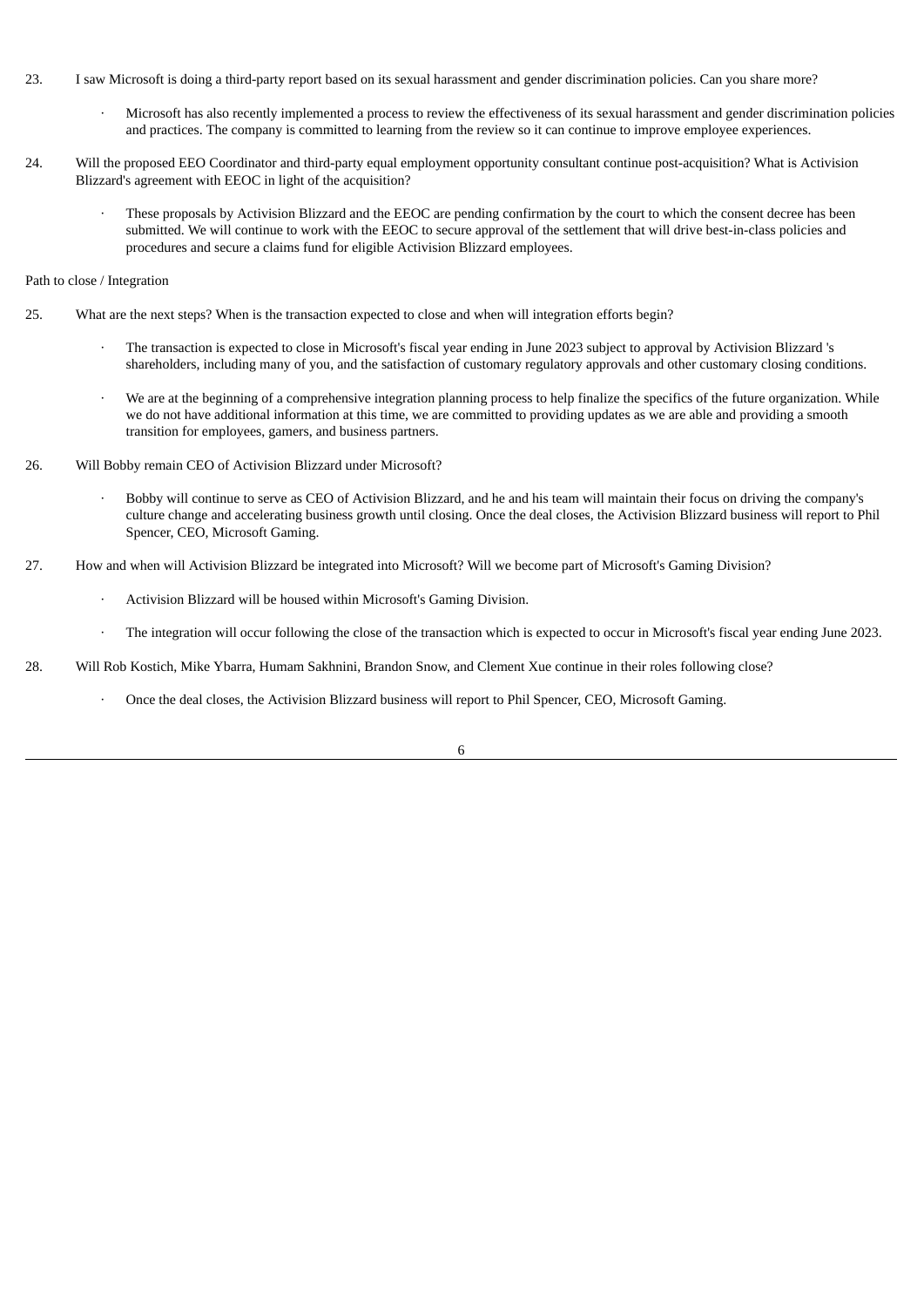### 29. Will Activision's studios remain independent?

- · This acquisition follows other successful gaming acquisitions by Microsoft Mojang and ZeniMax where the company demonstrated how to empower developers and creators to do their best work and reach new audiences without compromising their creative vision.
- We are at the beginning of a comprehensive integration planning process to help finalize the specifics of the future organization. While we do not have additional information at this time, we are committed to providing updates as we are able.
- 30. Before the deal closes, how should our teams work with Microsoft's teams?
	- · Teams will only be able to interact to discuss planning for the integration following transaction close. Until then, Activision Blizzard and Microsoft will continue to operate as independent companies.
- 31. What will happen to Activision Blizzard's headquarters? Will any offices or studios be closed or moved as a result of this transaction? Will Activision Blizzard's existing offices remain and/or be converted to Microsoft offices?
	- We are still working to finalize the specifics of the future organization and will to provide updates as we are able.
- 32. Before the deal closes, will Activision Blizzard be able to use Microsoft resources to support its goals?
	- · No, and vice versa. Both companies will continue to operate independently until transaction close, which we expect to be in Microsoft's fiscal year ending June 2023.
- 33. After the deal closes, what will be the future of CODE? Does CODE still plan to hold its postponed CODE Bowl?
	- · CODE is not a part of Activision Blizzard. It is an independent non-profit organization.
	- We are at the beginning of a comprehensive integration planning process that will help finalize the specifics of the future organization and this will take some time. There are currently no changes to our anticipated events or pipeline.
- 34. How will this deal impact the Activision Publishing, Blizzard, King, AB Media, and Esports organizations?
	- · Microsoft has made it clear that they want to preserve and grow the value that Activision Blizzard brings, and that includes the talented teams across the company.
	- We believe Microsoft's diversified operation will create meaningful opportunities for you and will provide us with access to additional world-class developer talent who will collaborate with our existing, incredible talent.
	- We are at the beginning of a comprehensive integration planning process to help finalize the specifics of the future organization and while we do not have additional information at this time, we are committed to providing updates as we are able.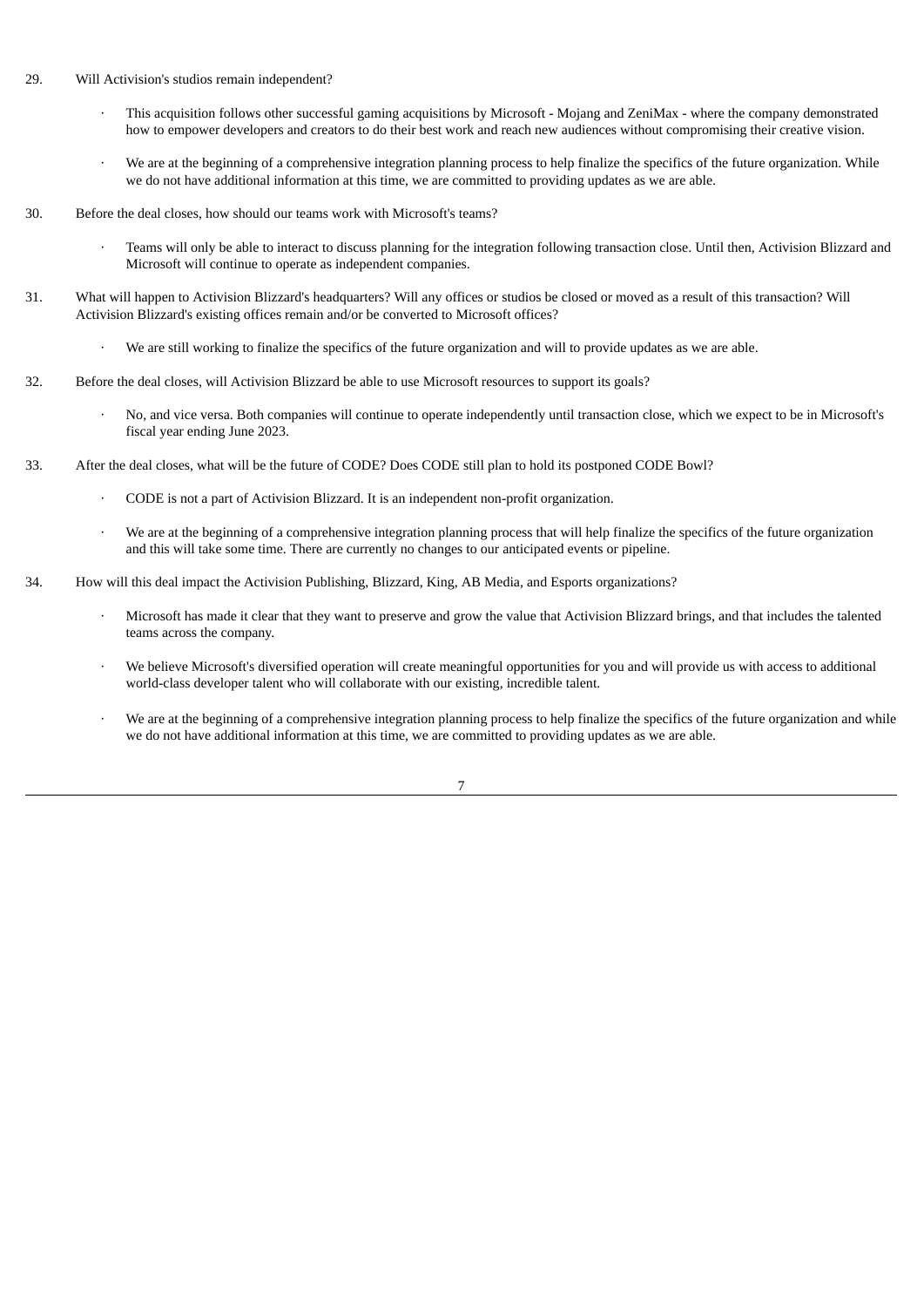#### External communications

- 35. Should I post on internal or external social media about the transaction? What should I do if someone asks me a question on social media about the transaction?
	- · Activision Blizzard Communications is speaking on behalf of the company about this transaction. We would request that employees refrain, and others please make clear that their social media comments are not on behalf of the company or necessarily represent the company's view. You can review our social media policy on the Hub.
- 36. If a reporter asks me about this transaction, how should I respond?
	- · Do not provide any response and direct them to Helaine Klasky ([email alias]) immediately.

#### **Forward-Looking Statements**

This document contains certain forward-looking statements within the meaning of the "safe harbor" provisions of the United States Private Securities Litigation Reform Act of 1995 with respect to the proposed transaction and business combination between Microsoft Corporation ("Microsoft") and Activision Blizzard, Inc. ("Activision Blizzard"), including statements regarding the benefits of the transaction, the anticipated timing of the transaction and the products and markets of each company. These forward-looking statements generally are identified by the words "believe," "project," "predicts," "budget," "forecast," "continue," expect," "anticipate," "estimate," "intend," "strategy," "future," "opportunity," "plan," "may," "could," "should," "will," "would," "will be," "will continue," "will likely result," and similar expressions (or the negative versions of such words or expressions). Forward-looking statements are predictions, projections and other statements about future events that are based on current expectations and assumptions and, as a result, are subject to risks and uncertainties. Many factors could cause actual future events to differ materially from the forward-looking statements in this document, including but not limited to: (i) the risk that the transaction may not be completed in a timely manner or at all, which may adversely affect Activision Blizzard's business and the price of the common stock of Activision Blizzard, (ii) the failure to satisfy the conditions to the consummation of the transaction, including the adoption of the merger agreement by the stockholders of Activision Blizzard and the receipt of certain governmental and regulatory approvals, (iii) the occurrence of any event, change or other circumstance that could give rise to the termination of the merger agreement, (iv) the effect of the announcement or pendency of the transaction on Activision Blizzard's business relationships, operating results, and business generally, (v) risks that the proposed transaction disrupts current plans and operations of Activision Blizzard or Microsoft and potential difficulties in Activision Blizzard employee retention as a result of the transaction, (vi) risks related to diverting management's attention from Activision Blizzard's ongoing business operations, (vii) the outcome of any legal proceedings that may be instituted against Microsoft or against Activision Blizzard related to the merger agreement or the transaction, (viii) the ability of Microsoft to successfully integrate Activision Blizzard's operations, product lines, and technology, the impact of the COVID-19 pandemic on Activision Blizzard's business and general economic conditions, (ix) restrictions during the pendency of the proposed transaction that may impact Activision Blizzard's ability to pursue certain business opportunities or strategic transactions and (x) the ability of Microsoft to implement its plans, forecasts, and other expectations with respect to Activision Blizzard's business after the completion of the proposed merger and realize additional opportunities for growth and innovation. In addition, please refer to the documents that Microsoft and Activision Blizzard file with the Securities and Exchange Commission (the "SEC") on Forms 10-K, 10-Q and 8-K. These filings identify and address other important risks and uncertainties that could cause events and results to differ materially from those contained in the forward-looking statements set forth in this document. Forward-looking statements speak only as of the date they are made. Readers are cautioned not to put undue reliance on forward-looking statements, and Microsoft and Activision Blizzard assume no obligation and do not intend to update or revise these forward-looking statements, whether as a result of new information, future events, or otherwise.